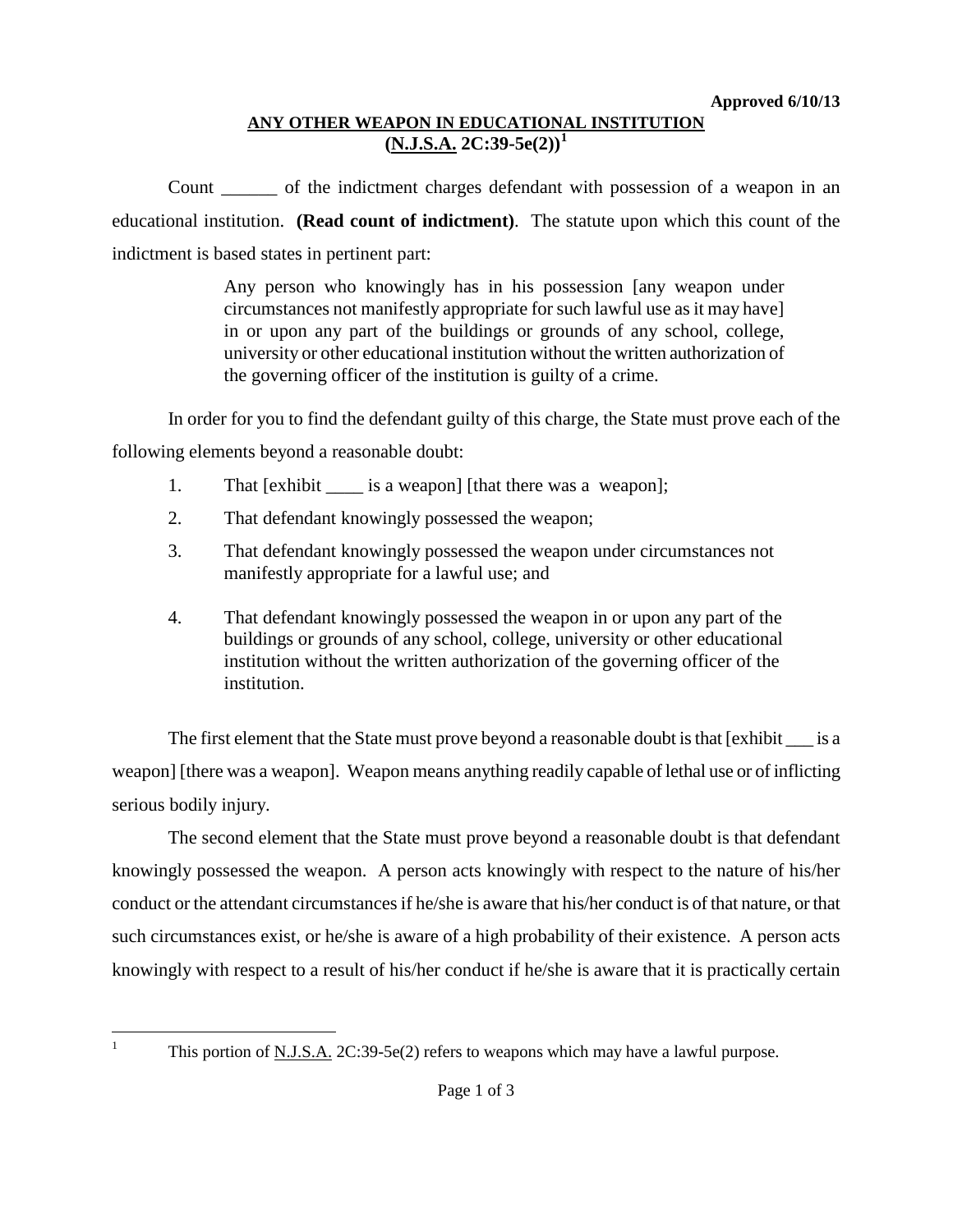#### **ANY OTHER WEAPON IN EDUCATIONAL INSTITUTION N.J.S.A. 2C:39-5e(2)**

that his/her conduct will cause such a result. "Knowing," "with knowledge" or equivalent terms have the same meaning.

Knowledge is a condition of the mind. It cannot be seen. It can only be determined by inferences from conduct, words or acts. Therefore, it is not necessary for the State to produce witnesses to testify that a defendant stated, for example, that he/she acted with knowledge when he/she had control over a particular thing. It is within your power to find that proof of knowledge has been furnished beyond a reasonable doubt by inference which may arise from the nature of the acts and the surrounding circumstances.

The word "possess" means a knowing, intentional control of a designated thing, accompanied by a knowledge of its character. Thus, the person must know or be aware that he/she possesses the item (in this case a weapon), and he/she must know what it is that he/she possesses or controls, in other words, that it is a weapon.

This possession cannot merely be a passing control that is fleeting or uncertain in its nature. In other words, to "possess" within the meaning of the law, the defendant must knowingly procure or receive the item possessed or be aware of his/her control thereof for a sufficient period of time to have been able to relinquish his/her control if he/she chose to do so.

When we speak of possession, we mean a conscious, knowing possession, either actual or constructive.

# **[CHOOSE APPROPRIATE]**

### **ACTUAL POSSESSION**

A person is in actual possession of a particular article or thing when he/she knows what it is: that is, he/she has knowledge of its character and knowingly has it on his/her person at a given time. A person who, with knowledge of its character, knowingly has direct physical control over a thing, at a given time, is in actual possession of it.

### **CONSTRUCTIVE POSSESSION**

Constructive possession means possession in which the possessor does not physically have the item on his/her person but is aware that the item is present and is able to and has the intention to